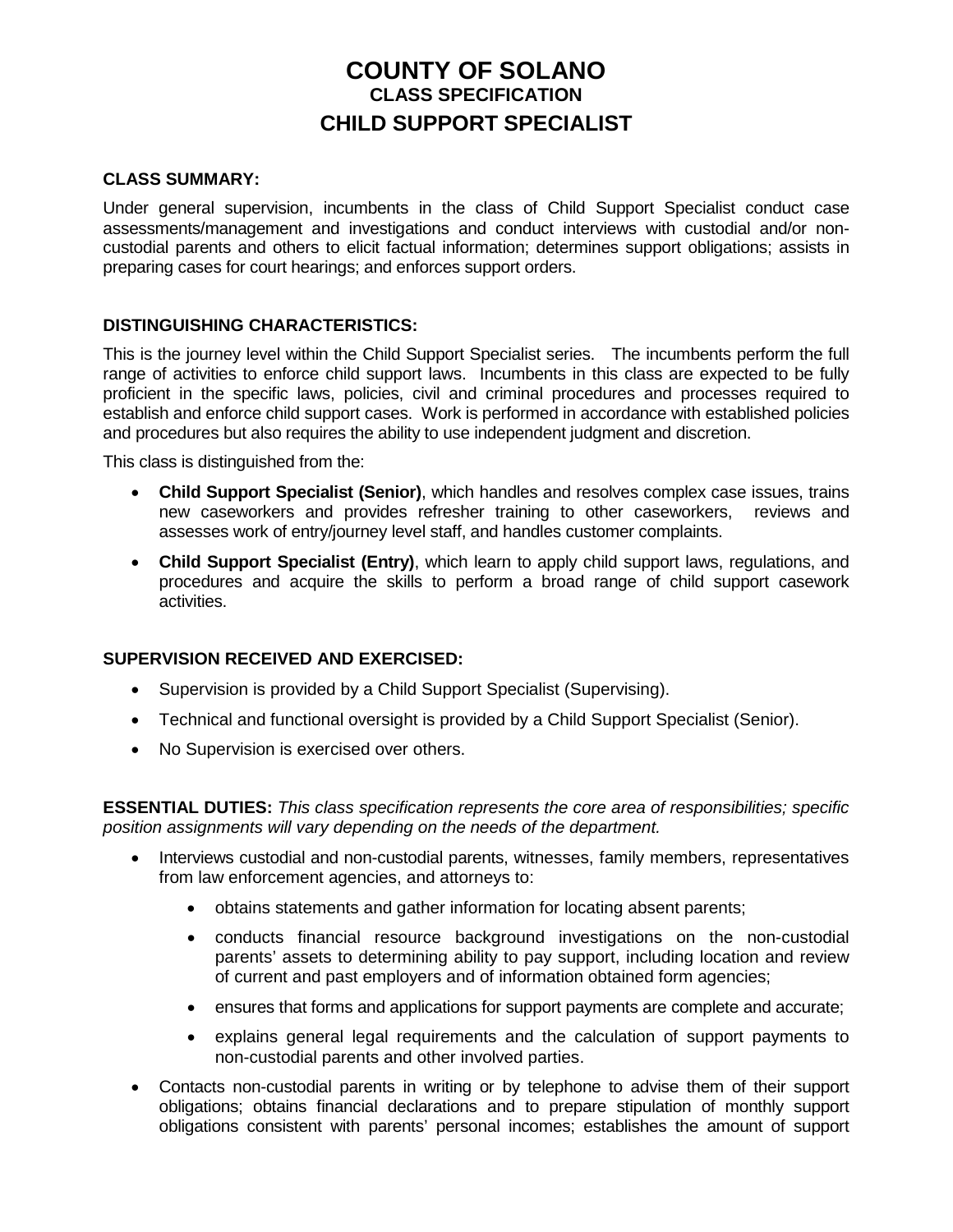payment based on financial status and allowable deductions of the custodial and noncustodial parents.

- Interviews parties to secure support agreements and to persuade responsible parties to make payments without recourse to legal action.
- Elicits information from custodial parents in order to establish paternity; reviews lab reports to monitor paternity testing status and follows up as necessary.
- Informs the appropriate County Health and Social Services Department of non-cooperative custodial parents; prepares cases for civil or criminal prosecution within the standards set forth by statute and case law; protects the constitutional rights of the non-custodial parent and the rights of the custodial party and child; testifies in court and assists attorneys with case preparation including assisting in court.
- Reviews application documents for completeness and accuracy, requesting additional information and documents as necessary; evaluates information for compliance with regulations so that initial eligibility for public assistance can be determined; provides clients with information relative to policies, procedures and legal rights.
- Applies federal, state and local laws, ordinances, rules and procedures in order to secure current and delinquent support payments; establishes paternity, child support, and medical coverage through legal action; conducts individual case assessments/management; provides customer services to a variety of parties and agencies; conducts investigations to obtain factual information; generates legal documents and performs mathematical calculations to determine current and past due support obligations.
- Makes verbal or written inquiries of various agencies and businesses in order to locate the whereabouts of parents; uses various sources, including family, friends and information systems to gather and validate location information on parties, including children.
- Monitors support payment records to ensure that the responsible party is in compliance with court orders, laws and mandates; implements proper practices and procedures when default occurs including the preparation of civil actions under direction of a Child Support Attorney; initiates delinquent notices to the obligor/employer when necessary in order to secure continued support payments; prepares a variety of legal documents; serves legal documents where appropriate.
- Initiates fraud referrals when circumstances indicating an act of welfare fraud are discovered; determines affect fraud investigation has on support case and gives instructions to adjust accounts based on investigation results.
- Maintains professional knowledge in applicable areas and keeps abreast of changes in jobrelated rules, statutes, laws and mandates; makes recommendations for the implementation of changes; reads and interprets professional literature; attends training programs, workshops and seminars.
- Answers questions regarding cases of both a general and specific nature; refers parties to appropriate individuals or agencies for assistance as needed; makes referrals to employment programs to assist the non custodial parents in finding employment.
- Completes necessary accounting instructions to initiate support accounting processes; initiates accounting instructions to change support payments in accordance with modification of court orders; prepares and maintains forms, applications, case files, and other necessary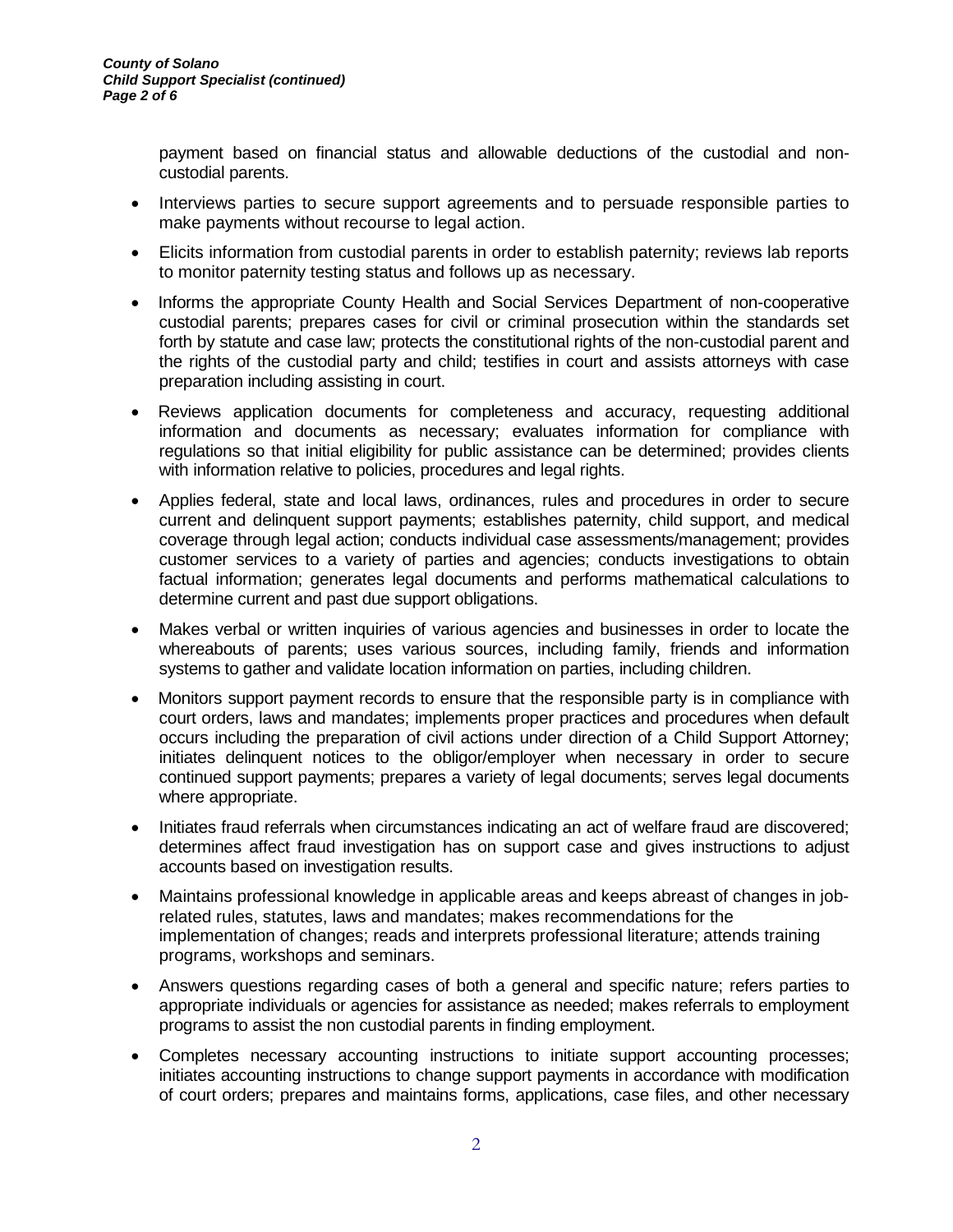records; generates legal documents related to child support, paternity, and medical support orders; serves court documents.

- Closes case files after thorough review and analysis reveals closure is appropriate per State mandates.
- Determines next appropriate action in each case; reviews case files for accuracy.
- Attends offsite meetings and trainings as required.
- Performs other duties of a similar nature or level as assigned.

### **EDUCATION AND EXPERIENCE:**

**Education:** Completion of 15 semester or 22.5 quarter units, from an accredited college or university preferably in Sociology, Social Work, Business, Public Administration, Liberal Arts, Paralegal, Criminal Justice or other related courses.

#### **AND**

**Experience:** One year of experience as a Child Support Specialist (Entry) in Solano County or similar class in another agency **OR** two years of experience as a Child Support Assistant or comparable class in another agency.

## **LICENSING, CERTIFICATION AND REGISTRATION REQUIREMENTS**:

• Applicants may be required to possess a valid California Driver's License, Class C.

**Note:** All licenses, certificates and registrations must be kept current while employed in this class.

#### **REQUIRED KNOWLEDGE, SKILLS AND ABILITIES:**

#### **Knowledge of:**

- Civil and criminal law, procedures and regulations, which pertain to the enforcement of support cases.
- Methods and techniques used in interviewing individuals to discover information pertinent to the establishment of responsibility for child support payments, location and financial status of the responsible party.
- Customer service techniques for dealing with customers, often in a difficult or confrontational situation.
- The use of various sources to research assets and obligations, including other agencies' database systems.
- Support collection procedures and methods of collecting and adjusting delinquent accounts.
- Legal terminology and legal forms, and documents used to enforce support.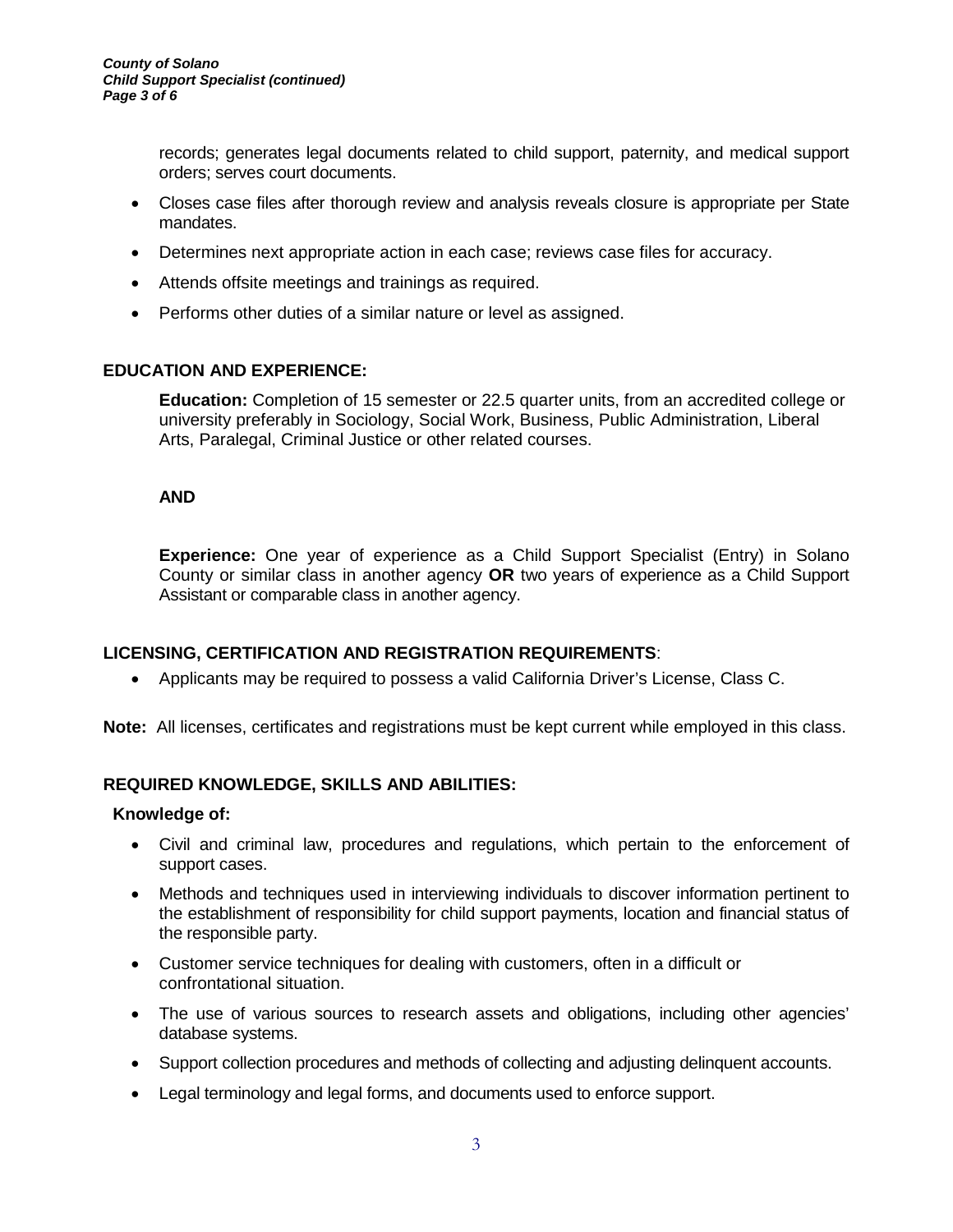- Methods and techniques used to effectively locate absent parents, children and related persons.
- Financial record keeping procedures.
- Basic mathematics for calculating child support payments.
- Standard office procedures, practices, equipment, personal computers, and software. Caseload management skills.
- English composition, spelling, grammar, vocabulary, and punctuation for both written and oral communications.
- Formats and appropriate terminology for written communications such as business correspondence, policies, procedures and narrative reports.

## **Skills and/or Ability to:**

- Apply federal, state or local laws, ordinances, codes, procedures and rules in order to secure current and delinquent support payments and establishment of paternity.
- Maintain confidentiality of records and information per pertinent laws/regulations.
- Maintain accurate records and document actions taken.
- Establish and maintain effective working relationships with those contacted in the performance of required duties.
- Establish good relationships with the public and with customers and provide customer service that meets unit goals and expectations.
- Comply with court mandated due process standards.
- Communicate with and explain technical information to individuals from a wide variety of educational and cultural backgrounds; learn to effectively interview individuals in order to secure information required to effectuate the collection of support payments; exercise tact, diplomacy, and flexibility.
- Research and extract factual information; prepare complete and concise written communications to include reports, policies and procedures.
- Communicate information and ideas clearly and concisely, both orally and in writing.
- Initiate and facilitate the collection of support payments.
- Effectively locate individuals, assets and court orders for support.
- Perform routine mathematical calculation and make logical determinations from financial statements on the amount of support payments.
- Monitor support payment records and accounts to ensure compliance with court orders.
- Evaluate case records and, if default occurs, prepare cases for civil or criminal action, if warranted; prepare administrative legal documents.
- Prepare correspondence and convey facts and information.
- Deal with stressful situations and potentially hostile people.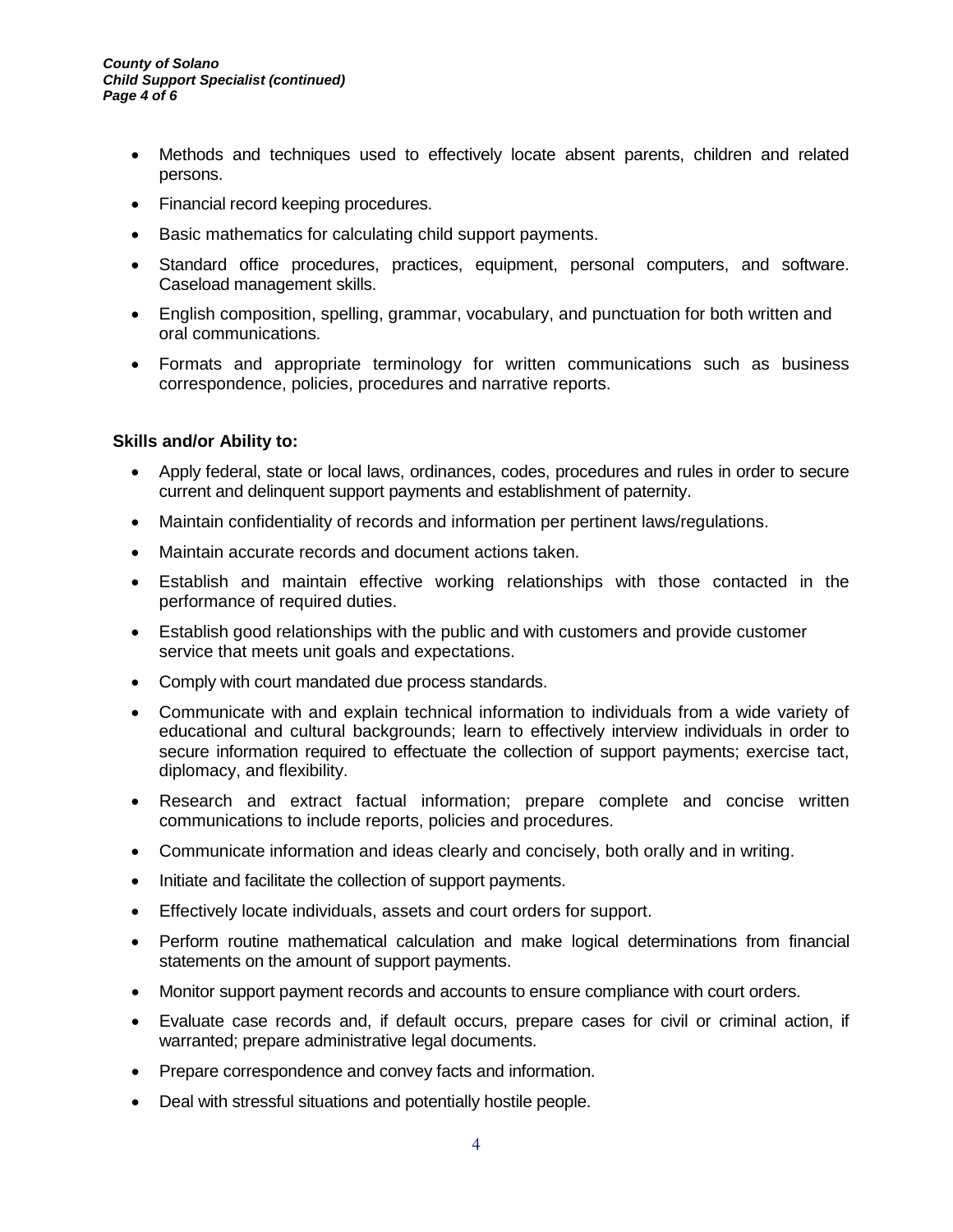- Operate electronic information systems equipment.
- Testify in court.
- Operate office equipment including a personal computer, copy and fax machines and printers.
- Safely operate a motor vehicle.

## **PHYSICAL REQUIREMENTS:**

- Mobility and Dexterity: Positions in this class typically require stooping, kneeling, reaching, standing, walking, fingering, grasping, feeling (i.e. sense of touch), and repetitive motion.
- Lifting, Carrying, Pushing and Pulling -- Light Work: Employees in this class will be exerting up to 20 pounds of force occasionally and/or up to 10 pounds of force frequently, and/or a negligible amount of force constantly to move objects.
- Vision: Positions in this class require the employee to have close visual acuity, with or without correction, to prepare and analyze data and figures, transcribe, view a computer terminal, read, etc. Positions in this class also may require employees to have depth perception in order to operate a motor vehicle.
- Hearing/Talking: Positions in this class require the employee to perceive the nature of sounds at normal speaking levels with or without correction, and have the ability to receive detailed information through oral communication. Positions in this class require the employee to express or exchange ideas by means of the spoken word.

## **WORKING CONDITIONS:**

- Office Work: Employees in this class will most often be working in an office setting.
- Traffic Hazards: Employees in this class may be required to operate a vehicle and thus will be subject to traffic hazards while driving.
- Disruptive/Confrontational Human Contacts: Employees in this class may be subject to disruptive and confrontational people.

## **OTHER REQUIREMENTS:**

- Background Checks: The County may conduct a background check and a reference check on candidates prior to appointment to a position within this classThe background check may include the State of California Department of Justice, the Federal Bureau of Investigation (FBI), the Child Abuse Central Index (CACI), and criminal checks in any City/County where the applicant has lived, worked or gone to school.
- Independent Travel: Incumbents are required to travel independently, for example, to perform work at other work sites, to attend meetings with other County employees, to attend meetings with community organizations, etc.
- Hours of Work: Incumbents may be required to work weekends, holidays, irregular hours, on-call, and after normal business hours.